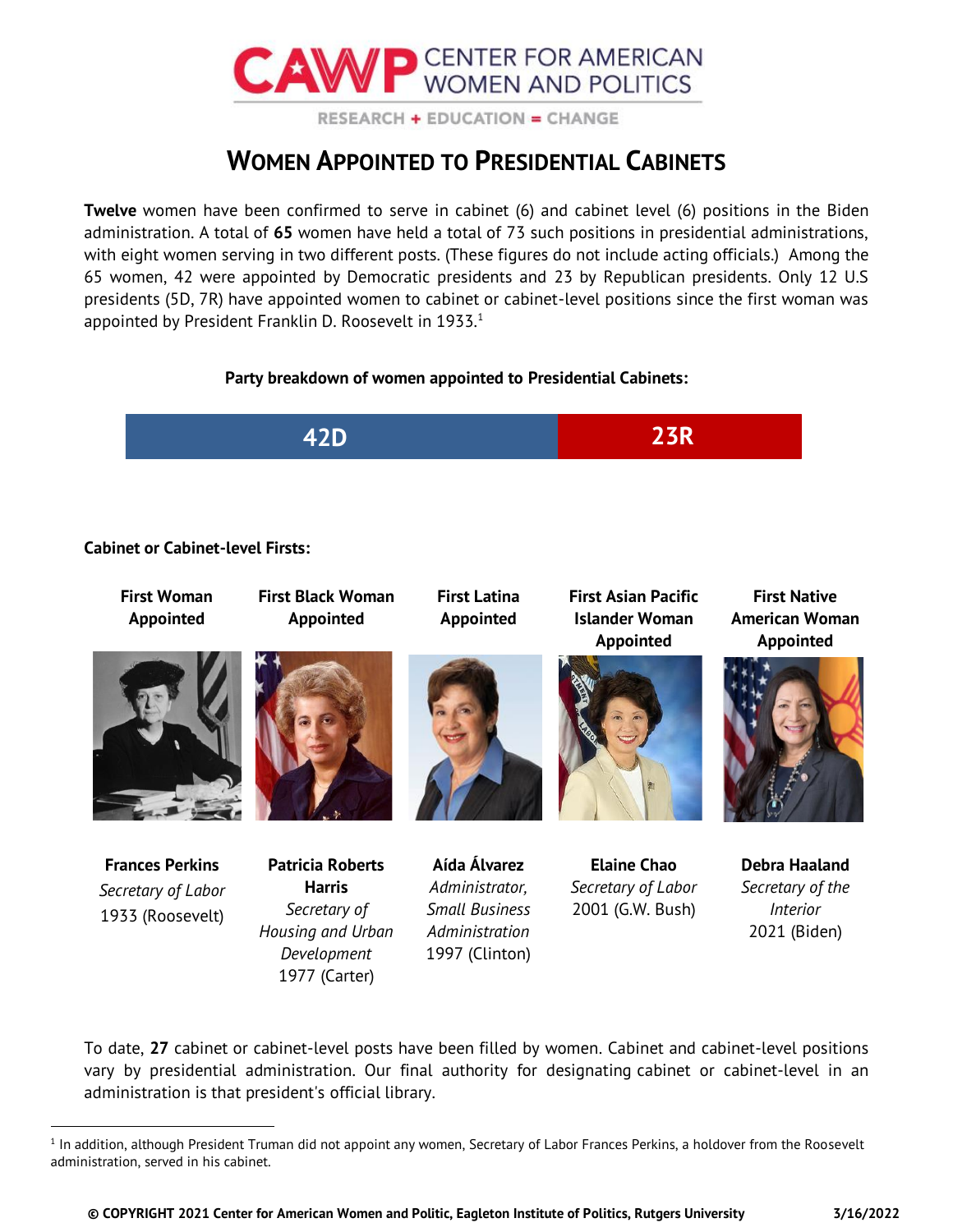| <b>Position</b>                                       | # of  | <b>Position</b>                                       | # of     |
|-------------------------------------------------------|-------|-------------------------------------------------------|----------|
|                                                       | women |                                                       | women    |
| <b>Secretary of Labor</b>                             |       | <b>Secretary of Homeland Security</b>                 |          |
| Secretary of Health and Human Services <sup>A</sup>   |       | <b>Vice President</b>                                 |          |
| <b>U.N. Ambassador</b>                                | 6     | Chair, National Economic Council <sup>B</sup>         |          |
| <b>Administrator, Environmental Protection Agency</b> |       | Counselor to the President <sup>C</sup>               |          |
| <b>Administrator, Small Business Administration</b>   | 6     | Director, Office of Personnel Management <sup>D</sup> |          |
| <b>Chair, Council of Economic Advisers</b>            | 4     | <b>Secretary of Agriculture</b>                       |          |
| <b>Secretary of Commerce</b>                          | 4     | <b>Secretary of Energy</b>                            |          |
| <b>Secretary of Education</b>                         |       | Secretary of Health, Education, Welfare <sup>A</sup>  |          |
| <b>Secretary of State</b>                             |       | <b>Special Trade Representative</b>                   |          |
| <b>Attorney General</b>                               |       | Director, Central Intelligence Agency                 |          |
| Director, Office of Management and Budget             |       | <b>Director, National Intelligence</b>                |          |
| Secretary of Housing and Urban Development            |       | <b>Secretary of the Treasury</b>                      |          |
| Secretary of the Interior                             |       | <b>Secretary of Veterans Affairs</b>                  | $\Omega$ |
| <b>Secretary of Transportation</b>                    |       | <b>Secretary of Defense</b>                           | 0        |
| <b>U.S. Trade Representative</b>                      | 3     |                                                       |          |

A. Patricia Roberts Harris was appointed as Secretary of Health, Education and Welfare, but became Secretary of Health and Human Services when the department was renamed in May 1980. We count these as a single appointment.

B. The position of Chair of the National Economic Council was considered cabinet-level in the Clinton administration.

C. The position of Counselor to the President was considered cabinet-level during the Nixon and Ford administrations.

D. The position of Director, Office of Personnel Management, was a cabinet-level position in the Clinton administration.

#### Among the appointees:



Twenty-five have been attorneys:

Barshefsky, Browner, Clinton, Dole, Fudge, Granholm, Haaland, Haines, K. Harris, P. Harris, Heckler, Hills, Hufstedler, LaChance, Lynch, Napolitano, Nielsen, Norton, O'Leary, Power, Pritzker, Raimondo, Reno, Tai, and Veneman.



Thirteen had backgrounds in academe:

Albright, Granholm, P. Harris, Kirkpatrick, Kreps, Rice, Rivlin, Romer, Rouse, Schwab, Shalala, Tyson, and Yellen.



Fourteen held federal or statewide elective offices before serving in cabinets:

- Six who served as governors (Granholm, Haley, Napolitano, Raimondo, Sebelius, Whitman)
	- Three who were an elected state attorney general (Granholm, K. Harris, Norton) One served as an elected state treasurer (Raimondo)

Two who served in the U.S. Senate (Clinton, K. Harris)

Five who served in the U.S. House (Fudge, Haaland, Heckler, Martin, Solis)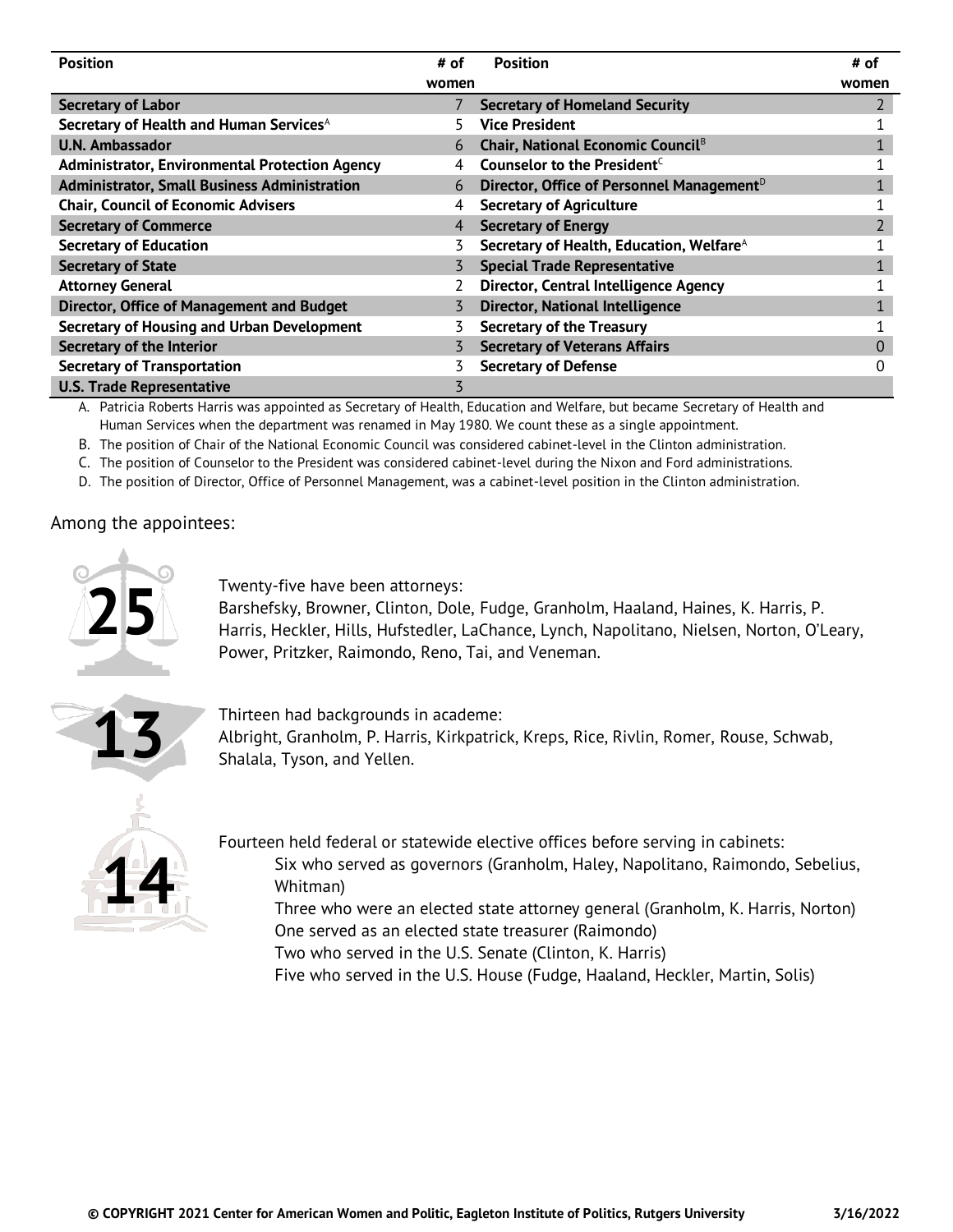Totals include only women presidential appointees confirmed by the Senate to cabinet or cabinet-level positions; they do not include acting officials or nominees awaiting confirmation. Cabinet and cabinet-level positions vary by presidential administration. Our final authority for designating cabinet or cabinet-level in an administration is that president's official library. See notes below this table for more details on appointments within presidential administrations, as well on variance in cabinet or cabinet-level positions across and within presidential administrations.

| <b>President</b>                               | Total # of Women<br>appointed this term | Total # of<br>Women<br>Appointees | Maximum # of<br><b>Women Serving</b><br>Concurrently | # of Cabinet or<br><b>Cabinet-Level</b><br><b>Positions</b> | $%$ of<br>Women at<br><b>Maximum Level</b> |
|------------------------------------------------|-----------------------------------------|-----------------------------------|------------------------------------------------------|-------------------------------------------------------------|--------------------------------------------|
| Biden                                          | 12                                      | 12                                | 12                                                   | 25                                                          | 48                                         |
| Trump                                          |                                         | 7                                 | 6                                                    | 23 <sup>A</sup>                                             | 26                                         |
| Obama (second term)                            | 8                                       | 10                                | 8                                                    | 23                                                          | 35                                         |
| Obama (first term)                             | 8                                       | 8                                 | 7                                                    | 23 <sup>B</sup>                                             | 30                                         |
| G.W. Bush (second term)                        | 4                                       | 6                                 | 5                                                    | 21                                                          | 24                                         |
| G.W. Bush (first term)                         | 4                                       | 4                                 | 4                                                    | 21                                                          | 19                                         |
| Clinton (second term)                          | 6                                       | 9                                 | 9                                                    | 22                                                          | 41                                         |
| Clinton <sup><math>C</math></sup> (first term) |                                         |                                   | 7                                                    | 22                                                          | 32                                         |
| G.H.W. Bush                                    | 4                                       | 4                                 | 3                                                    | 17                                                          | 18                                         |
| Reagan (second term)                           |                                         | 3                                 | 3                                                    | 17                                                          | 18                                         |
| Reagan (first term)                            | 3                                       | 3                                 | 3                                                    | 17                                                          | 18                                         |
| Carter <sup>D</sup>                            |                                         | 4                                 | $\overline{2}$                                       | 18                                                          | 11                                         |
| Ford                                           | 2                                       | 2                                 | 1                                                    | 22                                                          | 5                                          |
| Nixon (second term) <sup>F</sup>               |                                         |                                   | 1                                                    | 13                                                          | see note #E                                |
| Nixon (first term) <sup>F</sup>                | $\Omega$                                | $\Omega$                          | $\Omega$                                             | 13                                                          | $\Omega$                                   |
| Johnson                                        | $\Omega$                                | 0                                 | 0                                                    | 14                                                          | 0                                          |
| Kennedy                                        | 0                                       | 0                                 | 0                                                    | 11                                                          | 0                                          |
| Eisenhower (second term)                       | 0                                       | 0                                 | 0                                                    | 11                                                          | 0                                          |
| Eisenhower (first term)                        |                                         | 1                                 | 1                                                    | 11                                                          | 9                                          |
| Truman (second term)                           | 0                                       | 0                                 | 0                                                    | 10                                                          | 0                                          |
| Truman (first term) <sup>F</sup>               | 0                                       | 1                                 | 1                                                    | 11                                                          | 9                                          |
| F. Roosevelt (all four terms)                  |                                         |                                   | 1                                                    | 11                                                          | 9                                          |

A. The position of U.N. Ambassador was considered cabinet-level in the Trump administration until December 2018, when it was removed from cabinet-level. From September 2019 through January 2021, a woman – Kelly Craft – served as U.N. Ambassador when it was *not* considered cabinet-level.

B. The position of Administrator, Small Business Administration was elevated to cabinet status in January, 2012.

C. Clinton appointed seven different women to cabinet or cabinet level positions in his first term, but one woman (Laura D'Andrea Tyson) held two different positions during that administration – first chair of the Council of Economic Advisors, then chair of the National Economic Council (which she continued to hold during his second term). Another woman, Madeleine Albright, held different positions in Clinton's first administration (U.N. ambassador) and second administration (secretary of state).

 D. Carter made four appointments of women, but those included one woman appointed to two different posts. During the Carter administration, the position of Secretary of Education was created, and the position of Secretary of Health, Education and Welfare was replaced by a Secretary of Health and Human Services; Patricia Roberts Harris moved from HEW to HHS when the positions were redefined. Earlier, she had been Secretary of Housing and Urban Development.

 E. No women served in Nixon's 13-member cabinet. One woman held a cabinet-level position, as did a varying number of men at different times, making it impossible for us to provide an exact total number of positions or percentage of women. The position of Postmaster General was eliminated from the cabinet before Nixon's first term ended.

F. When Truman took office, the cabinet included the Secretary of War and the Secretary of the Navy. In 1947, these roles were combined in the new post of Secretary of Defense.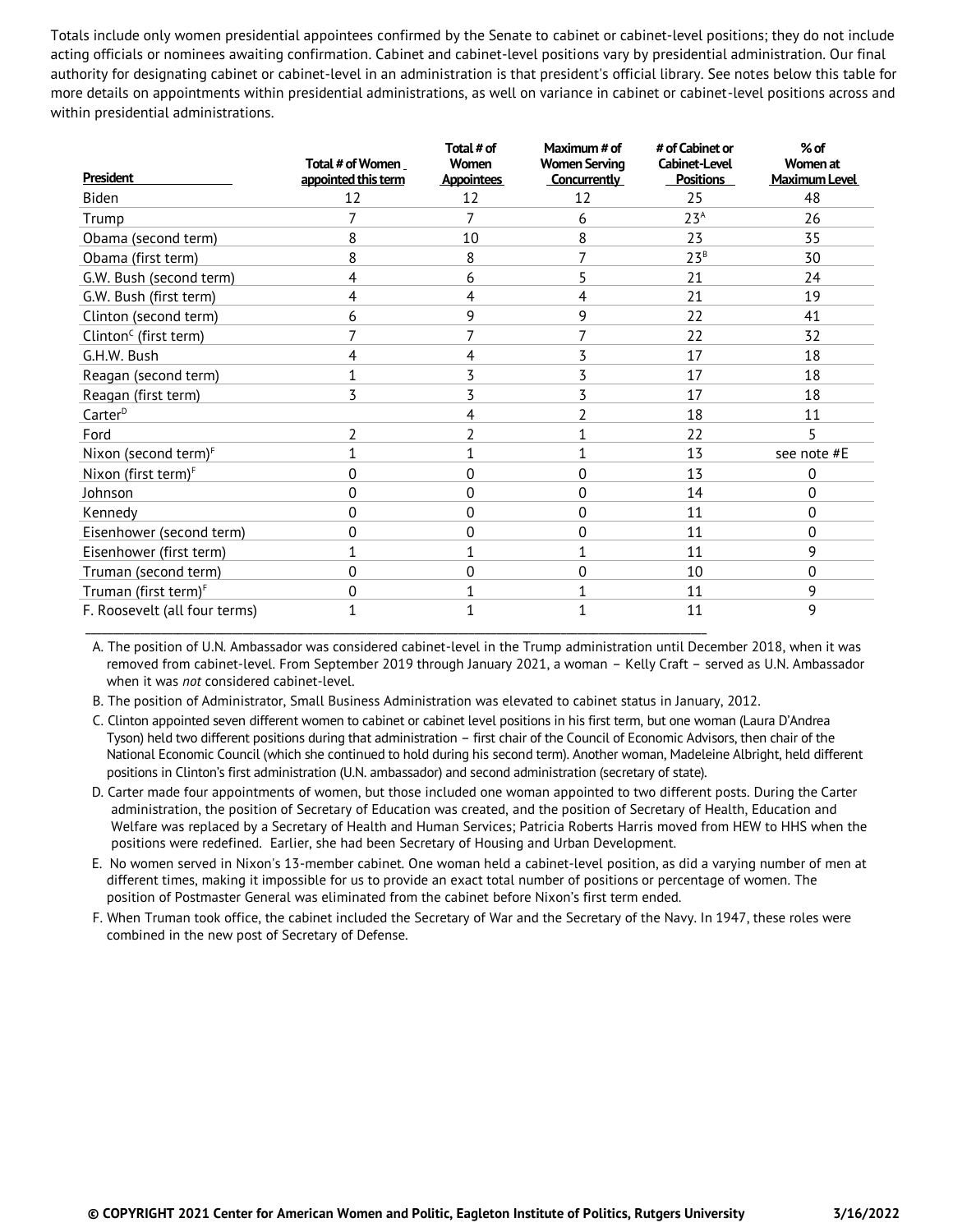Asterisks\* indicate the first woman to hold that position. *Italics* signify women who have served in an acting capacity; no biographical information is provided for those individuals.

| <b>Appointee</b>        | <b>Position</b>                                    | <b>Appointed By</b> | <b>Dates</b> |
|-------------------------|----------------------------------------------------|---------------------|--------------|
| Shalanda Young          | Director, Office of Management and Budget          | Biden (D)           | 2022-present |
| Shalanda Young          | Acting Director, Office of Management and Budget   | Biden (D)           | 2021-2022    |
| Katherine Tai           | U.S. Trade Representative                          | Biden (D)           | 2021-present |
| Isabel Guzman           | Administrator, Small Business Administration       | Biden (D)           | 2021-present |
| Debra Haaland           | Secretary of the Interior                          | Biden (D)           | 2021-present |
| Cecilia Rouse           | Chair, Council of Economic Advisers                | Biden (D)           | 2021-present |
| Marcia Fudge            | Secretary of Housing and Urban Development         | Biden (D)           | 2021-present |
| Gina Raimondo           | Secretary of Commerce                              | Biden (D)           | 2021-present |
| Jennifer Granholm       | Secretary of Energy                                | Biden (D)           | 2021-present |
| Linda Thomas-Greenfield | U.N. Ambassador                                    | Biden (D)           | 2021-present |
| Janet Yellen*           | Secretary of the Treasury                          | Biden (D)           | 2021-present |
| Avril Haines*           | Director of National Intelligence                  | Biden (D)           | 2021-present |
| Kamala Harris           | <b>Vice President</b>                              | Biden (D)           | 2021-present |
| Jovita Carranza         | Administrator, Small Business Administration       | Trump (R)           | 2020-2021    |
| Gina Haspel*            | Director, Central Intelligence Agency              | Trump (R)           | 2018-2021    |
| Kirstjen Nielsen        | Secretary of Homeland Security                     | Trump (R)           | 2017-2019    |
| Elaine C. Duke          | Acting Secretary of Homeland Security <sup>2</sup> | Trump (R)           | 2017         |
| Betsy DeVos             | Secretary of Education                             | Trump (R)           | 2017-2021    |
| Nikki Haley             | U.N. Ambassador                                    | Trump (R)           | 2017-2019    |
| Elaine Chao             | Secretary of Transportation                        | Trump (R)           | 2017-2021    |
| Linda McMahon           | Administrator, Small Business Administration       | Trump (R)           | 2017-2019    |
| <b>Sally Yates</b>      | Acting Attorney General <sup>3</sup>               | Trump (R)           | 2017         |
| Loretta Lynch           | Attorney General                                   | Obama (D)           | 2015-2017    |
| Sylvia Mathews Burwell  | Secretary of Health and Human Services             | Obama (D)           | 2014-2017    |
| Maria Contreras-Sweet   | Administrator, Small Business Administration       | Obama (D)           | 2014-2017    |
| Samantha Power          | U.N. Ambassador <sup>1</sup>                       | Obama (D)           | 2013-2017    |
| Gina McCarthy           | Administrator, Environmental Protection Agency     | Obama (D)           | 2013-2017    |
| Penny Pritzker          | Secretary of Commerce                              | Obama (D)           | 2013-2017    |
| Sally Jewell            | Secretary of the Interior                          | Obama (D)           | 2013-2017    |
| Sylvia Mathews Burwell  | Director, Office of Management and Budget          | Obama (D)           | 2013-2014    |
| Rosemary DiCarlo        | Acting U.N. Ambassador                             | Obama (D)           | 2013         |
| Miriam Sapiro           | Acting U.S. Trade Representative                   | Obama (D)           | 2013         |
| Karen G. Mills          | Administrator, Small Business Administration       | Obama (D)           | 2012-2013    |
| Rebecca Blank           | Acting Secretary of Commerce                       | Obama (D)           | 2012-2013    |
| Rebecca Blank           | <b>Acting Secretary of Commerce</b>                | Obama (D)           | 2011         |
| Kathleen Sebelius       | Secretary of Health and Human Services             | Obama (D)           | 2009-2014    |
| Janet Napolitano*       | Secretary of Homeland Security                     | Obama (D)           | 2009-2013    |
| Hillary Rodham Clinton  | Secretary of State                                 | Obama (D)           | 2009-2013    |
| Lisa Jackson            | Administrator, Environmental Protection Agency     | Obama (D)           | 2009-2013    |
| Susan E. Rice           | U. N. Ambassador                                   | Obama (D)           | 2009-2013    |
| Hilda Solis             | Secretary of Labor                                 | Obama (D)           | 2009-2013    |
| Christina D. Romer      | Chair, Council of Economic Advisers                | Obama (D)           | 2009-2010    |
| Lynn Scarlett           | Acting Secretary of Interior                       | Obama (D)           | 2009         |

<sup>&</sup>lt;sup>2</sup> Duke was appointed Deputy Secretary of Homeland Security and became Acting Secretary when the Secretary was appointed White House chief of staff.

<sup>&</sup>lt;sup>2</sup> Yates was a holdover from the Obama administration, where she was Deputy Attorney General, and served briefly as acting Attorney General in the Trump administration.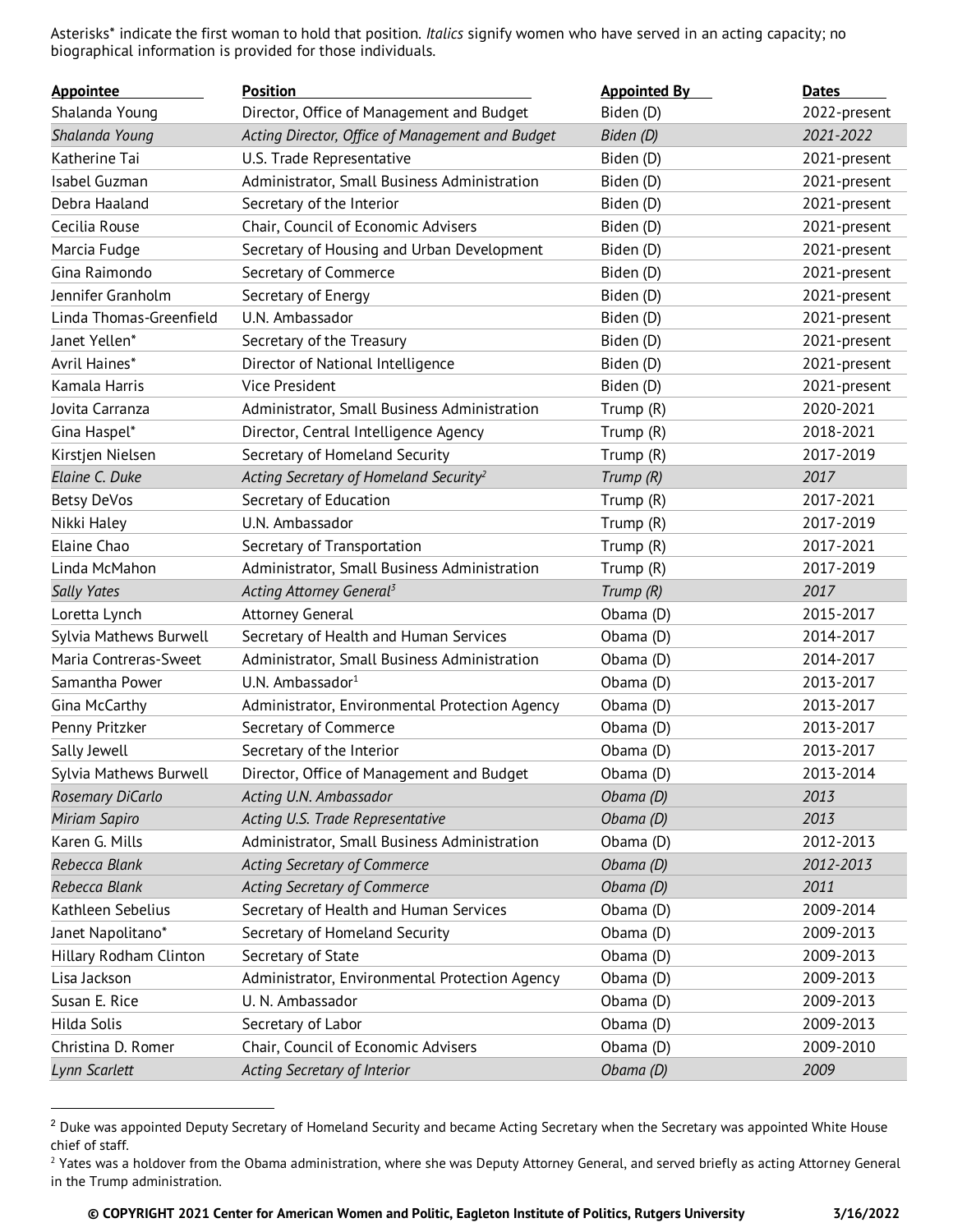| Mary E. Peters                  | Secretary of Transportation                                             | G.W. Bush (R)                  | 2006-2009 |
|---------------------------------|-------------------------------------------------------------------------|--------------------------------|-----------|
| Susan Schwab                    | U.S. Trade Representative                                               | G.W. Bush (R)                  | 2006-2009 |
| Maria Cino                      | Acting Secretary of Transportation                                      | $G.W.$ Bush $(R)$              | 2006      |
| Lynn Scarlett                   | Acting Secretary of Interior                                            | $G.W.$ Bush $(R)$              | 2006      |
| Condoleezza Rice                | Secretary of State                                                      | G.W. Bush (R)                  | 2005-2009 |
| Margaret Spellings              | Secretary of Education                                                  | G.W. Bush (R)                  | 2005-2009 |
| Anne W. Patterson               | Acting U.N. Ambassador                                                  | G.W. Bush (R)                  | 2005      |
| Elaine Chao                     | Secretary of Labor                                                      | G.W. Bush (R)                  | 2001-2009 |
| Gale Norton*                    | Secretary of Interior                                                   | G.W. Bush (R)                  | 2001-2006 |
| Ann Veneman*                    | Secretary of Agriculture                                                | G.W. Bush (R)                  | 2001-2005 |
| Susan Livingstone               | Acting Secretary of the Navy                                            | $G.W.$ Bush $(R)$              | 2003      |
| Christine Todd Whitman          | Administrator, Environmental Protection Agency                          | G.W. Bush (R)                  | 2001-2003 |
| Janice R. Lachance*             | Director, Office of Personnel Management <sup>6</sup>                   | Clinton (D)                    | 1997-2001 |
| Alexis Herman                   | Secretary of Labor                                                      | Clinton (D)                    | 1997-2001 |
| Charlene Barshefsky             | U.S. Trade Representative                                               | Clinton (D)                    | 1997-2001 |
| Aída Álvarez*                   | Administrator, Small Business Administration                            | Clinton (D)                    | 1997-2001 |
| Madeleine K. Albright*          | Secretary of State                                                      | Clinton (D)                    | 1997-2001 |
| Janet L. Yellen                 | Chair, Council of Economic Advisors                                     | Clinton (D)                    | 1997-1999 |
| Ginger Lew                      | Acting Administrator, Small Business                                    | Clinton (D)                    | 1997      |
| Laura D'Andrea Tyson*           | Chair, National Economic Council                                        | Clinton (D)                    | 1995-1996 |
|                                 | Chair, Council of Economic Advisors                                     | Clinton (D)                    | 1993-1995 |
| Alice M. Rivlin*                | Director, Office of Management and Budget                               | Clinton (D)                    | 1994-1996 |
| Cassandra M. Pulley             | <b>Acting Administrator, Small Business</b>                             | Clinton (D)                    | 1994      |
| Donna E. Shalala                | Secretary of Health and Human Services                                  | Clinton (D)                    | 1993-2001 |
| Carol M. Browner*               | Administrator, Environmental Protection Agency                          | Clinton (D)                    | 1993-2001 |
| Janet Reno*                     | Attorney General                                                        | Clinton (D)                    | 1993-2001 |
| Madeleine K. Albright           | U.N. Ambassador                                                         | Clinton (D)                    | 1993-1997 |
| Hazel R. O'Leary*               | Secretary of Energy                                                     | Clinton (D)                    | 1993-1997 |
| Barbara H. Franklin             | Secretary of Commerce                                                   | Bush (R)                       | 1992-1993 |
| Lynn Morley Martin              | Secretary of Labor                                                      | Bush (R)                       | 1991-1993 |
| Carla Anderson Hills            | Special Trade Representative <sup>4</sup>                               | Bush (R)                       | 1989-1993 |
| Elizabeth Hanford Dole          | Secretary of Labor                                                      | Bush (R)                       | 1989-1990 |
| Ann Dore McLaughlin             | Secretary of Labor                                                      | Reagan (R)                     | 1987-1989 |
| Elizabeth Hanford Dole*         | Secretary of Transportation                                             | Reagan (R)                     | 1983-1987 |
| Margaret M. Heckler             | Secretary of Health and Human Services                                  | Reagan (R)                     | 1983-1985 |
| Jeane J. Kirkpatrick*           | U.N. Ambassador <sup>1</sup>                                            | Reagan (R)                     | 1981-1985 |
| Patricia R. Harris <sup>4</sup> | Secretary of Health, Education and Welfare/Health<br>and Human Services | Carter (D)                     | 1979-1981 |
| Shirley M. Hufstedler*          | Secretary of Education                                                  | Carter (D)                     | 1979-1981 |
| Juanita A. Kreps*               | Secretary of Commerce                                                   | Carter (D)                     | 1977-1979 |
| Patricia R. Harris              | Secretary of Housing and Urban Development                              | Carter (D)                     | 1977-1979 |
| Carla Anderson Hills*           | Secretary of Housing and Urban Development                              | Ford (R)                       | 1975-1977 |
| Anne Armstrong                  | Counselor to the President                                              | Nixon (R), Ford (R)            | 1973-1974 |
| Oveta Culp Hobby*               | Secretary of Health, Education and Welfare                              | Eisenhower (R)                 | 1953-1955 |
| Frances Perkins*                | Secretary of Labor                                                      | F.D. Roosevelt (D), Truman (D) | 1933-1945 |

<sup>4</sup> Harris was appointed as Secretary of Health, Education and Welfare, but became Secretary of Health and Human Services when the department was renamed in May 1980. She was the first woman to hold the position under the new title.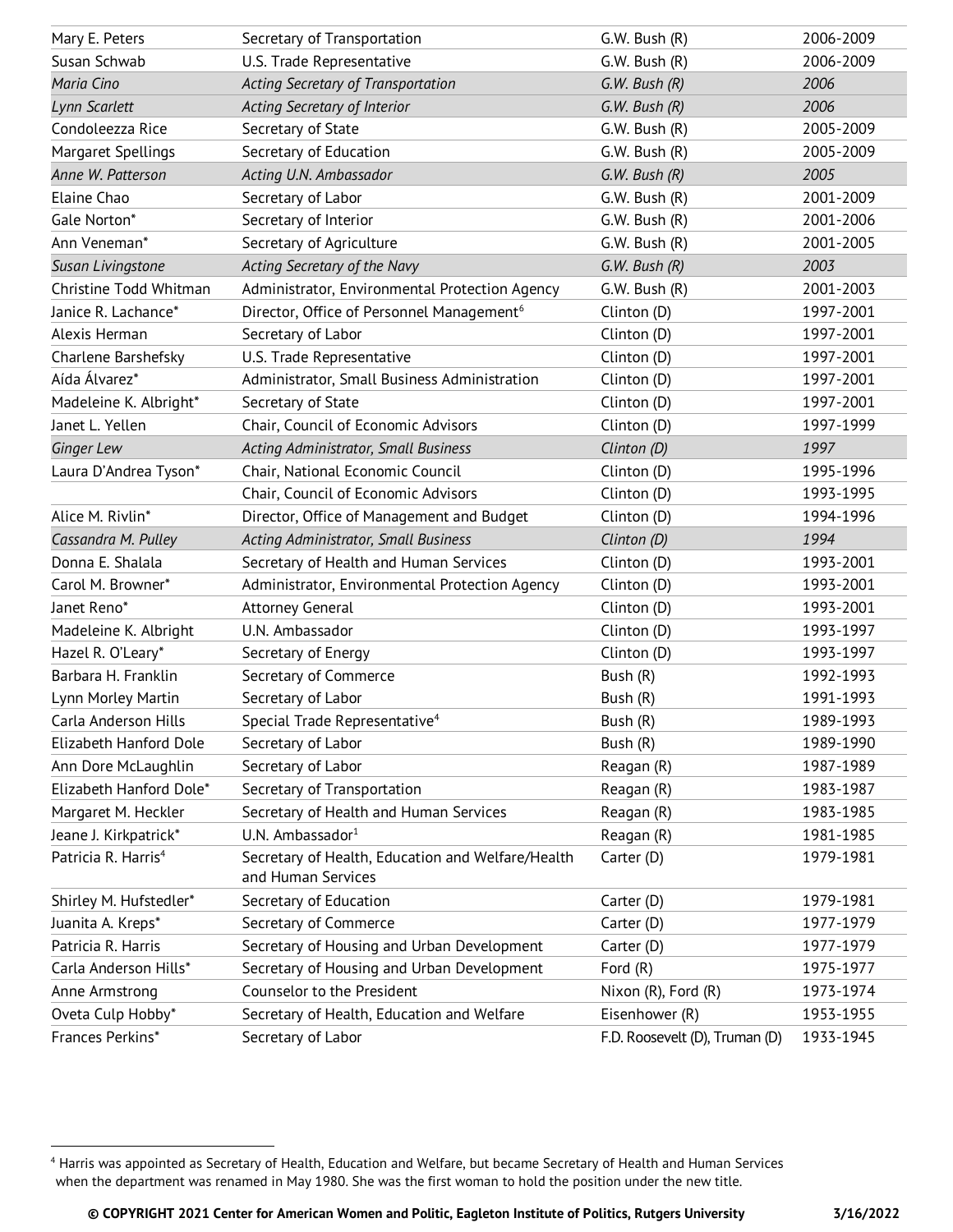## **Brief Personal Histories of Appointees Listed Alphabetically**

*MADELEINE K. ALBRIGHT (D)* — **Secretary of State, 1997-2001; United Nations Ambassador, 1993-97<sup>5</sup> :** Albright is the first woman to serve as secretary of state and the highest ranking woman in the U.S. government. Before her appointment to the State Department, she served as U.N. Ambassador from 1993 to 1997. Prior to her service in government, she was president of the Center for National Policy. She was also a research professor of International Affairs and the director of Women in Foreign Service at Georgetown University's School of Foreign Service.

*AIDA ALVAREZ (D)* — **Administrator, Small Business Administration, 1997-2001:** Alvarez is the first Hispanic woman and the first person of Puerto Rican heritage to hold a position in a president's cabinet. Prior to her appointment as administrator, Alvarez directed the Office of Federal Housing Enterprise Oversight (OFHEO). Before her service in Washington, DC, she was a Wall Street investment banker, television journalist and president of the largest municipal health care system — the New York City Health and Hospitals Corporation.

*ANNE ARMSTRONG (R)* — **Counselor to the President, 1973-74**: Armstrong was a Republican Party activist, co-chairing the Republican National Committee from 1971 to 1973 and keynoting the party's convention in 1972. As counselor to the President with cabinet rank, she established the Office for Women's Programs.

*CHARLENE BARSHEFSKY (D)* — **U. S. Trade Representative, 1997-2001:** Prior to her nomination as the U.S. Trade Representative, Barshefsky served as Acting U.S. Trade Representative since April 1996. She served as the Deputy U.S. Trade Representative from 1993 to 1996. Before coming to government service, she was a partner in a Washington, D.C. law firm specializing in international trade law and policy.

*CAROL M. BROWNER (D) —* **Administrator, Environmental Protection Agency, 1993-2001:** Prior to her appointment, she was secretary of the Florida State Department of Environmental Regulation. Browner previously served as legislative director for then-U.S. Senator Al Gore.

*SYLVIA MATHEWS BURWELL (D) —* **Director, Office of Management and Budget, 2013-2014; Secretary of Health and Human Services, 2014-2017:** Prior to her appointment, Burwell was president of the Walmart Foundation. Earlier, she served as president of the Global Development Program of the Bill and Melinda Gates Foundation. From 1998 to 2001, Burwell was deputy director of the Office of Management and Budget.

*JOVITA CARRANZA (R)* — **Administrator, Small Business Administration 2020-present:** Prior to her nomination, Carranza served at Treasurer of the United States under President Donald J. Trump. In the Bush Administration, she served as the Deputy Administrator for the SBA. She also worked for thirty years at the United Parcel Service (UPS).

*ELAINE CHAO (R)* — **Secretary of Labor, 2001-2009; Secretary of Transportation 2017-21:** Chao is the first Asian-American woman to serve in a presidential cabinet. Prior to her appointment to the Trump administration, she was a Distinguished Fellow at the Hudson Institute. Prior to her appointment in the Bush administration, she was senior editor and distinguished fellow at the Heritage Foundation. She has been both president of the United Way and director of the Peace Corps. During the first Bush administration, Chao was deputy secretary of the Department of Transportation. During the latter part of the Reagan administration, she served as deputy administrator of the Federal Maritime Administration.

*HILLARY RODHAM CLINTON (D)* — **Secretary of State, 2009-2013:** Prior to her appointment, Clinton was U.S. Senator from New York from 2001 to 2008. She was a presidential candidate in 2008 and was first lady from 1993 to 2000. Prior to her governmental service, she was a partner in an Arkansas law firm from 1979 to 1992.

*MARIA CONTRERAS-SWEET (D)* — **Administrator, Small Business Administration, 2014-2017:** Prior to her appointment, Contreras-Sweet served as secretary of California's Business, Transportation and Housing Agency from 1999 to 2003.

*BETSY DEVOS (R)* — **Secretary of Education 2017 – 21:** An activist for school choice, DeVos chaired the Michigan Republican party, the American Federation for Children, and the Windquest Group. She has also served on national and local civic and charitable boards.

*ELIZABETH HANFORD DOLE (R)* — **Secretary of Transportation, 1983-87; Secretary of Labor, 1989-90:** An attorney, Dole served as a White House aide in the Johnson and Reagan administrations and was appointed by President Nixon to the Federal Trade Commission. She left her Reagan administration cabinet post to work for the presidential campaign of her husband, Kansas Senator Robert Dole. She was appointed Secretary of Labor by President Bush.

*BARBARA H. FRANKLIN (R)* — **Secretary of Commerce, 1992-93:** Franklin was one of the first women to graduate from Harvard Business School. As an international trade and governmental management expert, Franklin held several non-cabinet-level appointed positions during the Nixon and Reagan administrations prior to her appointment as Secretary of Commerce by President Bush.

*MARCIA FUDGE (D)* — **Secretary of Housing and Urban Development, 2021-present:** Prior to her appointment, Fudge served in the U.S. House of Representatives from Ohio's 11<sup>th</sup> congressional district (2008-2021). She also served as the first woman and first Black Mayor of Warrensville Heights, Ohio (2000-2008). Before becoming an elected officeholder, Fudge worked in various roles for Cuyahoga County. In 2016, she served as Chair of the Democratic National Convention. Fudge earned her law degree from

<sup>&</sup>lt;sup>5</sup> The position of U.N. Ambassador was considered cabinet-level in the Trump administration, as it was during the Obama, Clinton and Reagan administrations, until December 2018.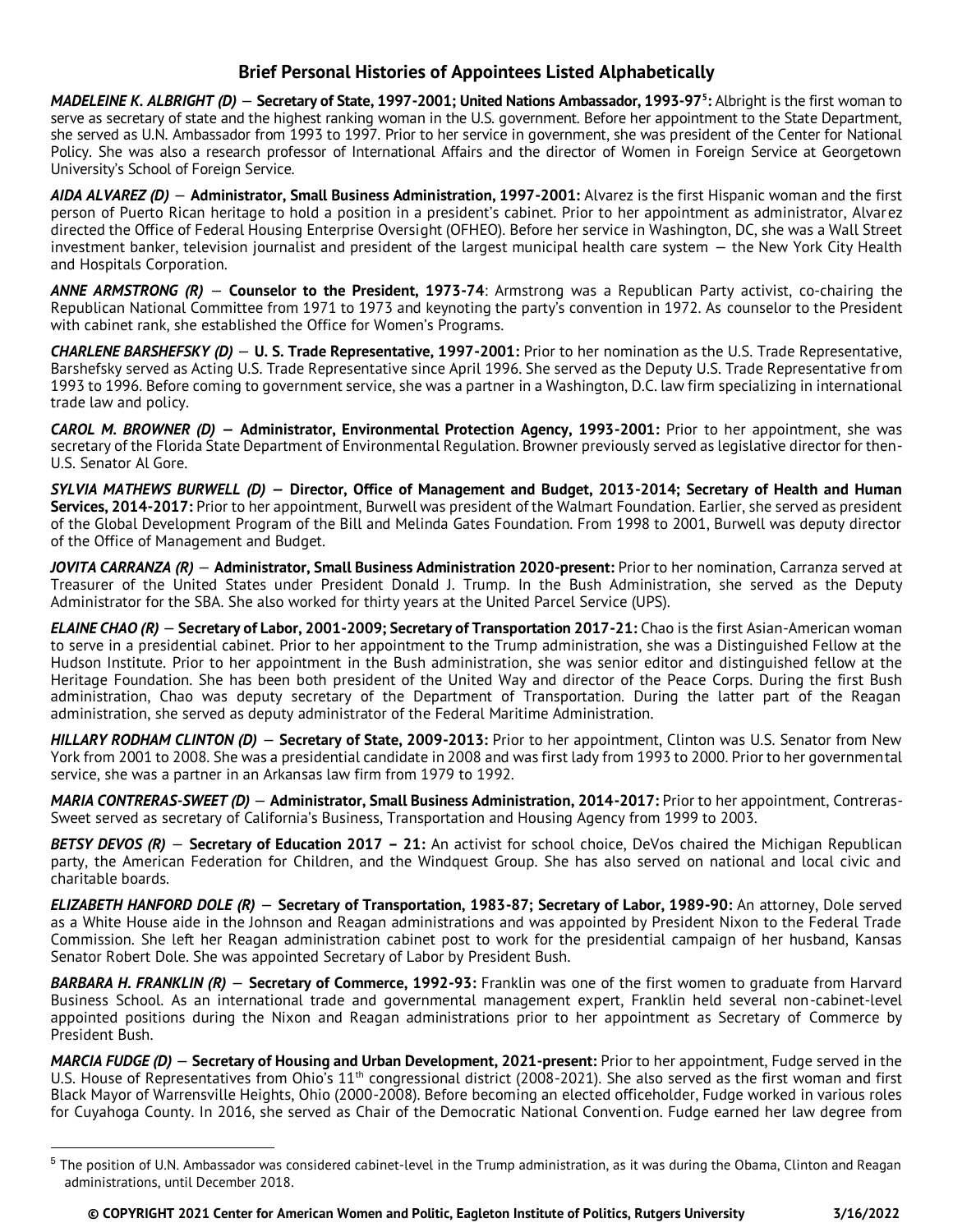Cleveland State University Cleveland-Marshall School of Law.

*JENNIFER GRANHOLM (D)* — *Secretary of Energy***, 2021-present:** Prior to her appointment, Granholm served as the Governor (2003- 2011) and Attorney General (1999-2003) of Michigan, the first woman to hold both of those positions. She also served on the transition team for President Barack Obama before he took office in January 2009. Granholm was also Assistant U.S. Attorney for the Eastern District of Michigan and was appointed to the Wayne County (Michigan) Corporation Counsel prior to being elected as the state's Attorney General. After leaving the governor's office, Granholm taught at University of California at Berkeley, hosted a television show, and held various roles in Democratic political organizations.

*ISABEL GUZMAN (D)* — *Administrator, Small Business Administration***, 2021-present:** Prior to her appointment, Guzman served as Director of Office of the Small Business Advocate for the state of California (2019-2021). She previously served as Deputy Chief of Staff and Senior Advisor to the Administrator of the Small Business Administration under President Obama (2014-2017). Guzman's work prior to serving in the Small Business Administration has been focused on business management, development, and strategy.

*DEBRA HAALAND (D)* — *Secretary of the Interior***, 2021-present:** Haaland is the first Native American person to serve in a presidential cabinet. Prior to her appointment, she represented New Mexico's 1<sup>st</sup> Congressional District in the U.S. House of Representatives (2019-2021). She was one of the first two Native American women to serve in the U.S. Congress. Before being elected to office, Haaland served as Chair of the New Mexico Democratic Party. She earned her law degree from the University of New Mexico Law School. Haaland is an enrolled member of the Pueblo of Laguna, and also has Jemez Pueblo heritage.

*AVRIL HAINES (D)* — *Director of National Intelligence***, 2021-present:** Haines was the first woman to be appointed Director of National Intelligence. Haines is an attorney who prior to her appointment served as Deputy National Security Advisor and Deputy Director of the Central Intelligence Agency in the Obama administration.

*NIKKI HALEY (R)* — **United Nations Ambassador, 2017-2019:** Prior to her appointment, Haley was governor of South Carolina, elected in 2010 and re-elected in 2014. She also served in the South Carolina House of Representatives. One of two women of color who were first to serve as governors of states, Haley is the first Indian-American woman appointed to a presidential cabinet level position. She earned her degree in accounting.

*KAMALA HARRIS (D)* — **Vice President, 2021-present:** Harris is the first woman to hold the office of Vice President, an office historically included in the Cabinet. She is also the first woman of color to hold this position as she identifies as both black and South Asian. Previously, Harris was elected Senator from the state of California as well as Attorney General.

*GINA HASPEL (R)* — **Director, Central Intelligence Agency, 2018-present:** Haspel was the first woman to be appointed Director of the Central Intelligence Agency. Previously, Haspel had been a member of the Central Intelligence Agency since 1985 and was appointed Deputy Director in 2017.

*PATRICIA ROBERTS HARRIS (D)* — **Secretary of Housing and Urban Development, 1977-79; Secretary of Health and Human Services 1979-81:** Harris was the first black woman to serve in a presidential cabinet and the first woman to hold two different cabinet posts. An attorney and longtime Democratic party activist, she had taught law, served on corporate boards, and served as Ambassador to Luxembourg under President Johnson.

*MARGARET HECKLER (R)* — **Secretary of Health and Human Services, 1983-85:** Heckler was a member of Congress (1967-83) representing suburban Boston and lost a re-election bid when redistricting forced her to run against another incumbent Congressman. Her cabinet service ended when President Reagan appointed her Ambassador to Ireland.

*ALEXIS M. HERMAN (D)* — **Secretary of Labor, 1997-2001:** Prior to her appointment to the Department of Labor, Herman served as assistant to President Clinton and director of the White House public liaison office. In the Carter Administration, she served as director of the Women's Bureau at the Department of Labor. Before joining the Clinton White House, she was founder and president of A.M. Herman & Associates, where she advised state and local governments.

*CARLA ANDERSON HILLS (R)* — **Secretary of Housing and Urban Development, 1975-77; Special Trade Representative, 1989- 1993:** An attorney, she served as assistant attorney general in the Ford administration before her appointment as Housing and Urban Development secretary. Prior to her appointment to the Bush administration, she chaired the board of the Urban Institute while practicing law in Washington.

*OVETA CULP HOBBY (R)* — **Secretary of Health, Education and Welfare, 1953-55:** Hobby was named head of the Federal Security Administration; when that agency became part of the newly-established Department of Health, Education and Welfare (HEW), she became the first Secretary of HEW. She had been a colonel in the Women's Army Corps during World War II and had served as president of the Texas League of Women Voters.

*SHIRLEY MOUNT HUFSTEDLER (D)* — **Secretary of Education, 1979-81:** An attorney, Hufstedler was the first person to head the newly-created Department of Education. She had been a federal judge on the Ninth Circuit Court of Appeals and returned to practicing law when the Carter administration ended.

*LISA JACKSON (D)* — **Administrator of the Environmental Protection Agency, 2009-2013:** Jackson served as chief of staff to New Jersey Governor Jon Corzine briefly at the end of 2008. She was commissioner of the New Jersey Department of Environmental Protection from 2006 to 2008, after working there since 2002. Prior to that she had spent 16 years with the U.S. Environmental Protection Agency.

*SALLY JEWELL (D)* — **Secretary of Interior, 2013-2017:** In 1996, after working in the banking industry for twenty years, Jewell joined the board of REI; she was named chief operating officer in 2000, and became CEO in 2005. Jewell has served on the boards of Premera, the National Parks Conservation Association, and the University of Washington Board of Regents. Prior to her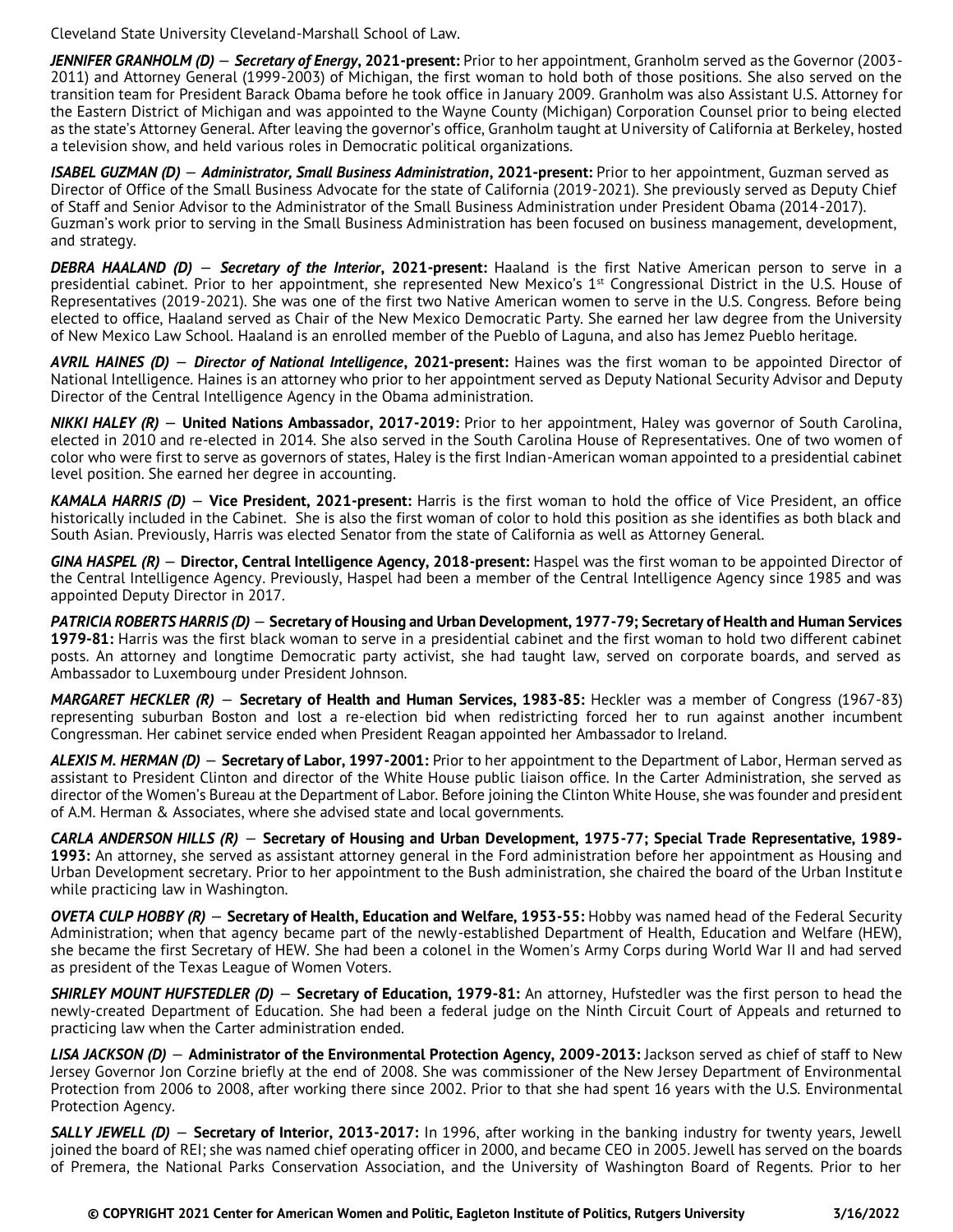appointment, Jewell received the National Audubon Society's Rachel Carson Award for her leadership in and dedication to conservation.

*JEANE J. KIRKPATRICK (R)* — **United Nations Ambassador, 1981-85:** A political scientist, Kirkpatrick taught at Georgetown University before joining the Reagan administration. A Democrat at the time of her appointment, she later switched parties. She wrote one of the earliest books about women and politics, *Political Woman*, based on information gathered at CAWP's first Conference for Women State Legislators.

*JUANITA KREPS (D)* — **Secretary of Commerce, 1977-79:** Kreps was the first economist to serve as Secretary of Commerce. She had been a professor and vice president at Duke University and had served on several corporate boards and on the board of the New York Stock Exchange prior to her appointment by President Carter.

*JANICE R. LACHANCE (D)* — **Director, Office of Personnel Management, 1997-2001:** Prior to her appointment to the Office of Personnel Management, Lachance served as OPM's director of Communication. An attorney, she has served as director of communications and political affairs for the American Federation of Government Employees (AFLCIO); served as communications director in the office of Senator Tom Daschle; administrative assistant to Congresswoman Katie Hall. She was also part of the Clinton-Gore transition team.

*LORETTA LYNCH (D)* **– Attorney General, 2015-2017:** Lynch was appointed by President Clinton as U.S. Attorney for Eastern District of New York. She served as a board member of the Federal Reserve Board.

*LYNN MORLEY MARTIN (R)* — **Secretary of Labor, 1991-93:** Martin represented northwestern Illinois in the U.S. House of Representatives from 1981to 1991. She was the first woman to achieve an elective leadership post in the House, vice chair of the House Republican Conference. Prior to serving in the House she had served on the Winnebago County board and in both houses of the Illinois State Legislature. Martin lost a bid for a U.S. Senate seat in 1990.

*GINA MCCARTHY (R)* — **Administrator, Environmental Protection Agency, 2013-2017:** Prior to her appointment, McCarthy served as the assistant administrator for the Office of Air and Radiation of the U.S. Environmental Protection Agency. From 2004 to 2009 she was commissioner of the Connecticut Department of Environmental Protection. McCarthy served as an environmental advisor to five Massachusetts governors.

*ANN DORE MCLAUGHLIN (R)* — **Secretary of Labor, 1987-89:** McLaughlin worked in a variety of communications-related posts within and outside the government before becoming a cabinet member. She held two sub-cabinet posts in the Reagan administration: Assistant Secretary of the Treasury for Public Affairs and Undersecretary of Interior.

*LINDA MCMAHON (R)* — **Administrator, Small Business Administration 2017-2019:** McMahon is the co-founder and former CEO of World Wrestling Entertainment, and has been an adviser to global businesses. She served on the Connecticut Board of Education and on the boards of Sacred Heart University and the Close Up Foundation. She ran for the U.S. Senate seat in Connecticut in 2010 and 2012, losing both times.

*KAREN G. MILLS (D)* — **Administrator, Small Business Administration, 2012-2013**: Initially appointed in 2009; SBA was later elevated to cabinet-level status. She served as chair of the Maine Council on Competitiveness and the Economy.

*JANET NAPOLITANO (D)* — **Secretary of Homeland Security, 2009-2013:** Prior to her appointment, Napolitano served as governor of Arizona. She was Arizona's elected attorney general from 1998 to 2002. Prior to that she served as U.S. Attorney and as a federal prosecutor.

*KIRSTJEN NIELSEN (R)* — **Secretary of Homeland Security, 2017-2019:** Nielsen was assistant to the president and principal deputy chief of staff under John Kelly in the Trump administration. Earlier, she served as chief of staff to Kelly when he was DHS secretary. A cybersecurity expert, she worked at DHS during the George W. Bush administration and established a consulting firm, Sunesis Consulting.

*GALE NORTON (R)* — **Secretary of the Interior, 2001-2006**: Norton is the first woman to serve as Secretary of the Interior. Prior to her appointment, she was the first woman to be elected Colorado's attorney general, where she served for two full terms. She is the founder of the Council of Republicans for Environmental Advocacy. In 1996, she made an unsuccessful bid for a U.S. Senate seat. During the Reagan administration, she worked for two years for the Department of the Interior. As an attorney, she began her legal career at the Mountain States Legal Foundation.

*HAZEL O'LEARY (D) —* **Secretary of Energy, 1993-1997:** Prior to her appointment, O'Leary was the executive vice president of Northern States Power in Minneapolis, Minnesota. O'Leary also served as a senior energy policy advisor in the Carter and Ford administrations.

*FRANCES PERKINS (D)* — **Secretary of Labor, 1933-1945:** Perkins, the first woman to serve in a president's cabinet, had a long background of labor-related public service, including serving as Industrial Commissioner in New York State, before coming to Washington. She was one of only two people to remain in the cabinet throughout Roosevelt's presidency, helping to draft and implement much of the New Deal legislation. She remained in office briefly after Roosevelt's death and later became a member of the Civil Service Commission under President Truman.

*MARY E. PETERS (R)* — **Secretary of Transportation, 2006-2009:** Prior to her appointment, Peters was national director for transportation policy and consulting at HDR, Inc. President G. W. Bush appointed her administrator of the Federal Highway Administration, where she served from 2001 to 2005. From 1998 to 2001, she was director of the Arizona Department of Transportation.

*SAMANTHA POWER (D)* — **Ambassador to the United Nations, 2013-2017:** Power was a senior adviser to Senator Barack Obama early in his presidential campaign. She joined Obama's State Department transition team in November 2008, and was named

 **© COPYRIGHT 2021 Center for American Women and Politic, Eagleton Institute of Politics, Rutgers University 3/16/2022**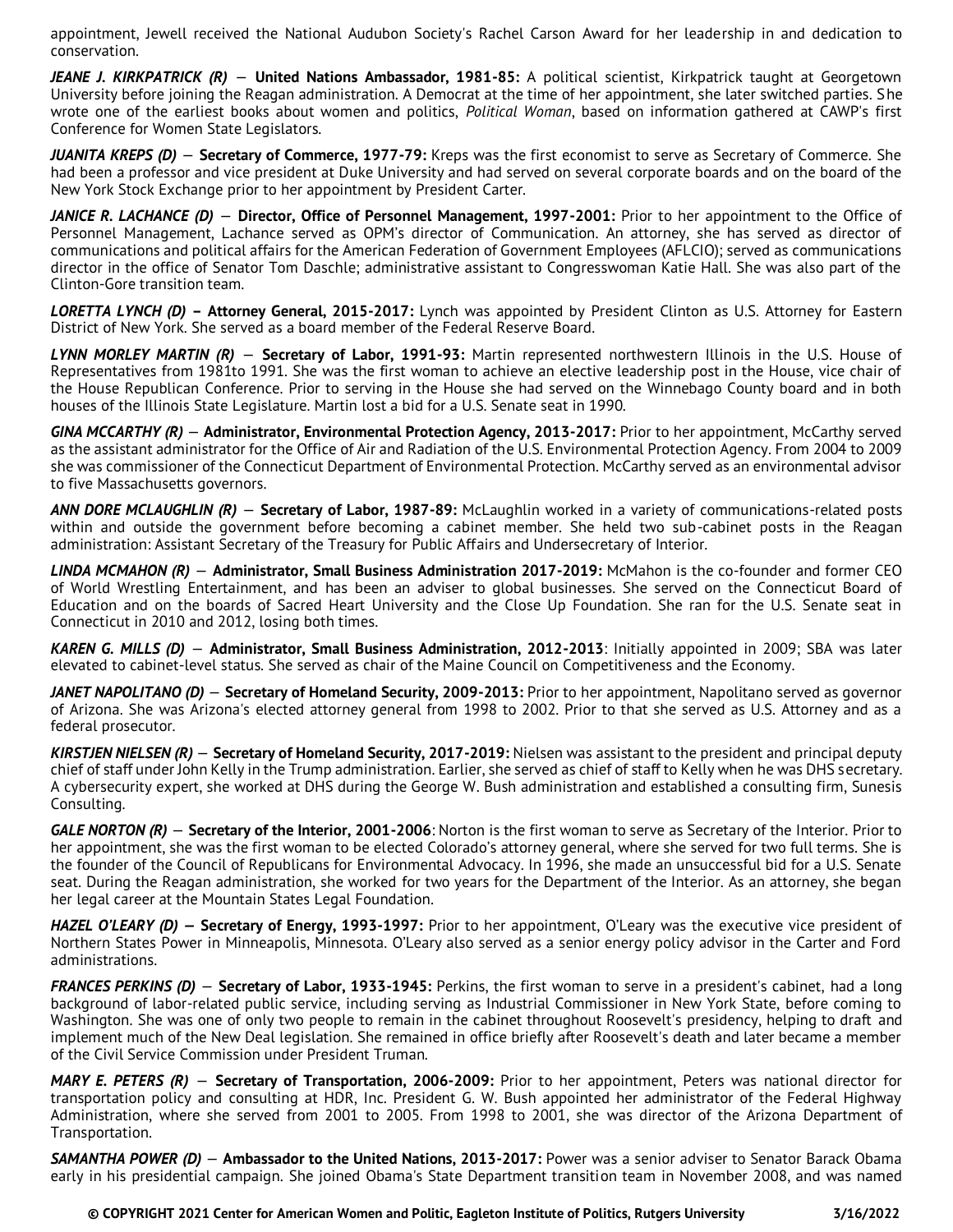Special Assistant to President Obama and Senior Director for Multilateral Affairs and Human Rights on the National Security Council. From 1998-2002, Power was a professor at Harvard's John F. Kennedy School of Government and the founding executive director of the Kennedy School's Carr Center for Human Rights Policy.

*PENNY PRITZKER (D)* — **Secretary of Commerce, 2013-2017:** Prior to her appointment, Pritzker served on the President's Economic Recovery Advisory Board and was appointed to the President's Council for Jobs and Competitiveness. She was the founder, chairman and CEO of PSP Capital Partners and Pritzker Reality Group, as well as co-founder and chairman of Artemis Real Estate Partners.

*GINA RAIMONDO (D)* — **Secretary of Commerce, 2021-Present:** Prior to her appointment, Raimondo served as Governor of Rhode Island (2015-2021). She also served as Rhode Island's General Treasurer from 2011 to 2015. Before her time in public service, Raimondo served in leadership at multiple venture capital firms. She earned her J.D. from Yale Law School in 1998 and served as a federal court law clerk upon graduating.

*JANET RENO (D)* — **Attorney General, 1993-2001:** As the first woman to serve as attorney general, Reno heads the Justice Department. Prior to her appointment, she served as the state prosecutor of Dade County, Florida. Reno previously was an associate and partner in several law firms, worked for the state prosecutor's office, and was a staff director to the Florida House of Representatives Judiciary Committee.

*CONDOLEEZZA RICE (R)* — **Secretary of State, 2005-2009**: Prior to being appointed Secretary of State, Rice served as national security advisor from 2001 to 2005. Before that, she was a tenured professor at Stanford University. In 1993, she became the first woman and African American to be appointed provost of Stanford, a post in which she served for six years. During the first Bush administration, she rose from director to senior director for the National Security Council on Soviet and East European Affairs. She began her academic career as a fellow in the arms control and disarmament program at Stanford.

*SUSAN E. RICE (D)* — **Ambassador to the United Nations, 2009-2013:** Rice served as a senior policy analyst to the Obama-Biden campaign. She served in the Clinton administration in various capacities: at the National Security Council from 1993 to 1997; as director for International Organizations and Peacekeeping from 1993 to 1995; and as special assistant to the President and Senior Director for African Affairs from 1995 to 1997. She served as a foreign policy aide to Michael Dukakis during his 1988 presidential campaign. In the early 1990's she was a consultant for the global management consulting firm of McKinsey and Company. She left the U.N. post to become President Clinton's national security adviser.

*ALICE RIVLIN (D)* — **Director, Office of Management and Budget, 1994-96:** Prior to her appointment as director, Rivlin was its deputy director since 1993. She was the founding director of the Congressional Budget Office. She served as a Senior Fellow and Director of Economic Studies at the Brookings Institution. Rivlin also served as Assistant Secretary for Planning and Evaluation at the Department of Health, Education, and Welfare.

*CHRISTINA D. ROMER (D)* — **Chair, Council of Economic Advisers, 2009-2010:** Romer, an economic historian, taught at University of California, Berkeley since 1988, and became a full professor in 1993. She taught at Princeton University from 1985 to 1988. In addition, she was co-director of the Program in Monetary Economics at the National Bureau of Economic Research and a former vice president of the American Economic Association.

*CECILIA ROUSE (D)* — **Chair, Council of Economic Advisers, 2021-Present:** Rouse is the first Black woman to serve as Chair of the Council of Economic Advisers. She previously served as a member of the Council of Economic Advisors under President Obama (2009-2011) and as a member of the National Economic Council under President Clinton (1998-1999). Prior to joining the Biden administration, she served as Dean of the Princeton School of Public and International Affairs and the Lawrence and Shirley Katzman and Lewis and Anna Ernst Professor in the Economics of Education. Rouse first joined the Princeton faculty in 1992. She earned her doctorate in economics from Harvard University.

*SUSAN SCHWAB (R)* — **U. S. Trade Representative, 2006-2009:** Prior to her appointment, Schwab was deputy U.S. trade representative. She served as president and CEO of the University System of Maryland Foundation, She has also worked in the private sector and as a congressional aide, and she served as dean of the University of Maryland School of Public Policy. She was assistant secretary of commerce and director general of the U.S. Foreign Commercial Service during the administration of President George H. W. Bush.

*DONNA SHALALA (D)* — **Secretary of Health and Human Services, 1993-2001:** Prior to joining the Clinton administration, Shalala was Chancellor of the University of Wisconsin-Madison and a professor of political science. She served as assistant secretary for policy development in the Department of Housing and Urban Development during the Carter administration.

*KATHLEEN SEBELIUS (D)* — **Secretary of Health and Human Services, 2009-2014:** Prior to her appointment, Sebelius was governor of Kansas from 2003 to 2009. From 1995 to 2003, she served as Kansas insurance commissioner. She served in the Kansas House of Representatives from 1987 to 1994. She worked in the Kansas Department of Corrections and served on the Kansas Governmental Ethics Commission.

*HILDA SOLIS (D)* — **Secretary of Labor, 2009-2013:** Prior to her appointment, Solis was a U.S. Representative from California. From 1993 to 2001 she served first as a state assemblywoman and then as a state senator. She was an assistant in the White House Office of Hispanic Affairs under President Jimmy Carter and served as a budget analyst for federal office of Personnel Management in the Reagan administration.

*MARGARET SPELLINGS* **(R)** — **Secretary of Education, 2005-2009:** Prior to her appointment, Spellings was assistant to the President for domestic policy. Before her White House appointment, she worked for six years as Governor George W. Bush's senior advisor with responsibility for education policy.

*KATHERINE TAI* **(D)** — **U.S. Trade Representative, 2021-Present:** Tai, who is Chinese-American, is the first woman of color to serve